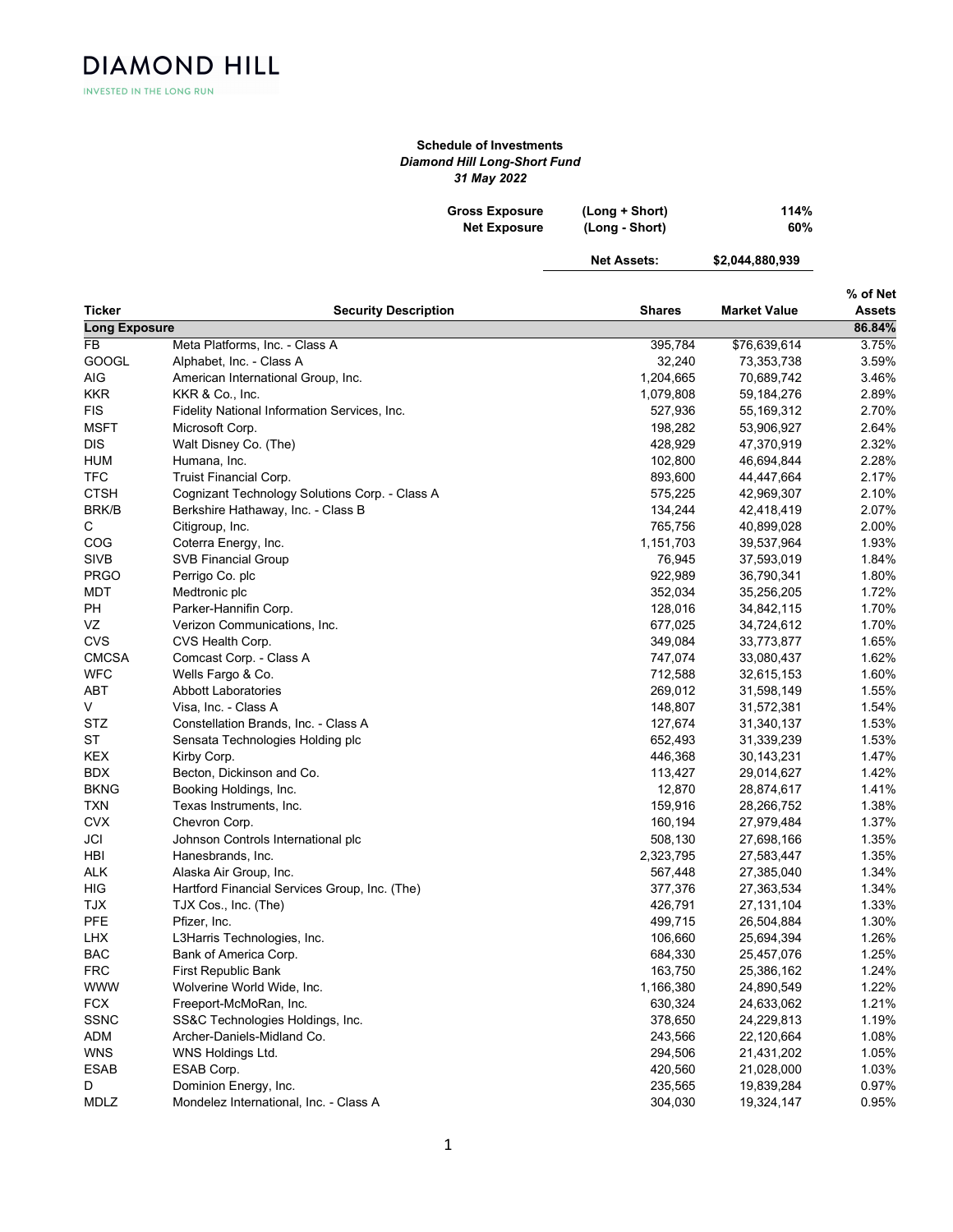INVESTED IN THE LONG RUN

**DIAMOND HILL** 

## Schedule of Investments Diamond Hill Long-Short Fund 31 May 2022

|                       |                                           |               |                     | % of Net  |
|-----------------------|-------------------------------------------|---------------|---------------------|-----------|
| Ticker                | <b>Security Description</b>               | <b>Shares</b> | <b>Market Value</b> | Assets    |
|                       | <b>Long Exposure (continued)</b>          |               |                     |           |
| <b>OZK</b>            | Bank OZK                                  | 439,380       | \$18,221,089        | 0.89%     |
| <b>BWA</b>            | BorgWarner, Inc.                          | 447,173       | 18,030,015          | 0.88%     |
| МS                    | Morgan Stanley                            | 202,252       | 17,421,987          | 0.85%     |
| <b>VFC</b>            | VF Corp.                                  | 328,998       | 16,601,239          | 0.81%     |
| <b>ASH</b>            | Ashland Global Holdings, Inc.             | 154,689       | 16,554,817          | 0.81%     |
| <b>ENOV</b>           | Enovis Corp.                              | 237,750       | 15,772,335          | 0.77%     |
| <b>ABBV</b>           | AbbVie, Inc.                              | 89,426        | 13,178,710          | 0.64%     |
| <b>Short Exposure</b> |                                           |               |                     | $-26.78%$ |
| <b>ORA</b>            | Ormat Technologies, Inc.                  | $-433,000$    | \$-36,354,680       | $-1.78%$  |
| BF/B                  | Brown-Forman Corp. - Class B              | -491,890      | $-32,523,767$       | $-1.59%$  |
| <b>CBSH</b>           | Commerce Bancshares, Inc.                 | $-442,819$    | $-30,634,218$       | $-1.50%$  |
| RHI                   | Robert Half International, Inc.           | $-311,923$    | $-28,119,858$       | $-1.37%$  |
| <b>UPS</b>            | United Parcel Service, Inc. - Class B     | $-145,420$    | $-26,502,795$       | $-1.30%$  |
| <b>WDFC</b>           | <b>WD-40 Co.</b>                          | $-127,557$    | $-24,081,486$       | $-1.18%$  |
| <b>CAR</b>            | Avis Budget Group, Inc.                   | $-114,220$    | $-21,733,782$       | $-1.06%$  |
| LOPE                  | Grand Canyon Education, Inc.              | $-239,142$    | $-21,324,292$       | $-1.04%$  |
| CSCO                  | Cisco Systems, Inc.                       | -450,500      | $-20,295,025$       | $-0.99%$  |
| <b>GME</b>            | GameStop Corp. - Class A                  | $-144,720$    | $-18,052,373$       | $-0.88%$  |
| <b>NTCT</b>           | NetScout Systems, Inc.                    | $-513,725$    | $-17,636,179$       | $-0.86%$  |
| ED                    | Consolidated Edison, Inc.                 | $-149,780$    | $-14,867,163$       | $-0.73%$  |
| <b>CTAS</b>           | Cintas Corp.                              | $-37,049$     | $-14,757,728$       | $-0.72%$  |
| <b>WAT</b>            | Waters Corp.                              | $-41,195$     | $-13,509,900$       | $-0.66%$  |
|                       |                                           |               |                     |           |
| <b>TDC</b>            | Teradata Corp.                            | $-351,265$    | -13,499,114         | $-0.66%$  |
| <b>PEN</b>            | Penumbra, Inc.                            | $-87,250$     | $-12,818,770$       | $-0.63%$  |
| <b>BMI</b>            | Badger Meter, Inc.                        | $-161,766$    | $-12,802,161$       | $-0.63%$  |
| <b>BBY</b>            | Best Buy Co., Inc.                        | $-153,626$    | $-12,606,550$       | $-0.62%$  |
| <b>FFIN</b>           | First Financial Bankshares, Inc.          | $-297,838$    | -12,282,839         | $-0.60%$  |
| <b>SLGN</b>           | Silgan Holdings, Inc.                     | $-267,835$    | $-11,733,851$       | $-0.57%$  |
| <b>SJM</b>            | JM Smucker Co. (The)                      | $-89,510$     | $-11,221,869$       | -0.55%    |
| <b>WHR</b>            | Whirlpool Corp.                           | $-60,665$     | $-11,176,920$       | $-0.55%$  |
| <b>DKS</b>            | Dick's Sporting Goods, Inc.               | $-130,036$    | $-10,562,824$       | $-0.52%$  |
| <b>MPLN</b>           | MultiPlan Corp.                           | $-1,915,150$  | $-9,575,750$        | $-0.47%$  |
| <b>CLX</b>            | Clorox Co.                                | $-65,430$     | $-9,510,905$        | $-0.46%$  |
| <b>BOH</b>            | Bank of Hawaii Corp.                      | $-115,590$    | $-9,187,093$        | $-0.45%$  |
| <b>BXP</b>            | Boston Properties, Inc.                   | $-80,655$     | $-8,967,223$        | $-0.44%$  |
| <b>RES</b>            | RPC, Inc.                                 | $-957,220$    | $-8,959,579$        | $-0.44%$  |
| <b>CNMD</b>           | CONMED Corp.                              | $-70,420$     | $-8,189,142$        | $-0.40%$  |
| <b>TSLA</b>           | Tesla, Inc.                               | $-10,794$     | -8,184,658          | $-0.40%$  |
| <b>BXMT</b>           | Blackstone Mortgage Trust, Inc. - Class A | $-221,665$    | $-6,895,998$        | $-0.34%$  |
| <b>WABC</b>           | Westamerica BanCorp.                      | $-95,760$     | $-5,765,710$        | $-0.28%$  |
| <b>BLKB</b>           | Blackbaud, Inc.                           | $-90,097$     | $-5,734,674$        | $-0.28%$  |
| ORCL                  | Oracle Corp.                              | $-79,318$     | $-5,704,551$        | $-0.28%$  |
| <b>FFIV</b>           | F5, Inc.                                  | $-34,682$     | $-5,654,553$        | $-0.28%$  |
| <b>GWW</b>            | W.W. Grainger, Inc.                       | $-11,550$     | $-5,625,659$        | $-0.27%$  |
| CCOI                  | Cogent Communications Holdings, Inc.      | $-86, 115$    | $-5,200,485$        | $-0.25%$  |
| CCSI                  | Consensus Cloud Solutions, Inc.           | $-82,648$     | $-3,969,583$        | $-0.19%$  |
|                       |                                           | $-162,520$    |                     |           |
| М                     | Macy's, Inc.                              |               | $-3,843,598$        | $-0.19%$  |
| <b>SNBR</b>           | Sleep Number Corp.                        | $-73,933$     | $-3,395,743$        | -0.17%    |
| <b>JCOM</b>           | Ziff Davis, Inc.                          | $-26,889$     | $-2,052,706$        | $-0.10%$  |
| <b>ETSY</b>           | Etsy, Inc.                                | $-24,295$     | $-1,970,810$        | $-0.10%$  |